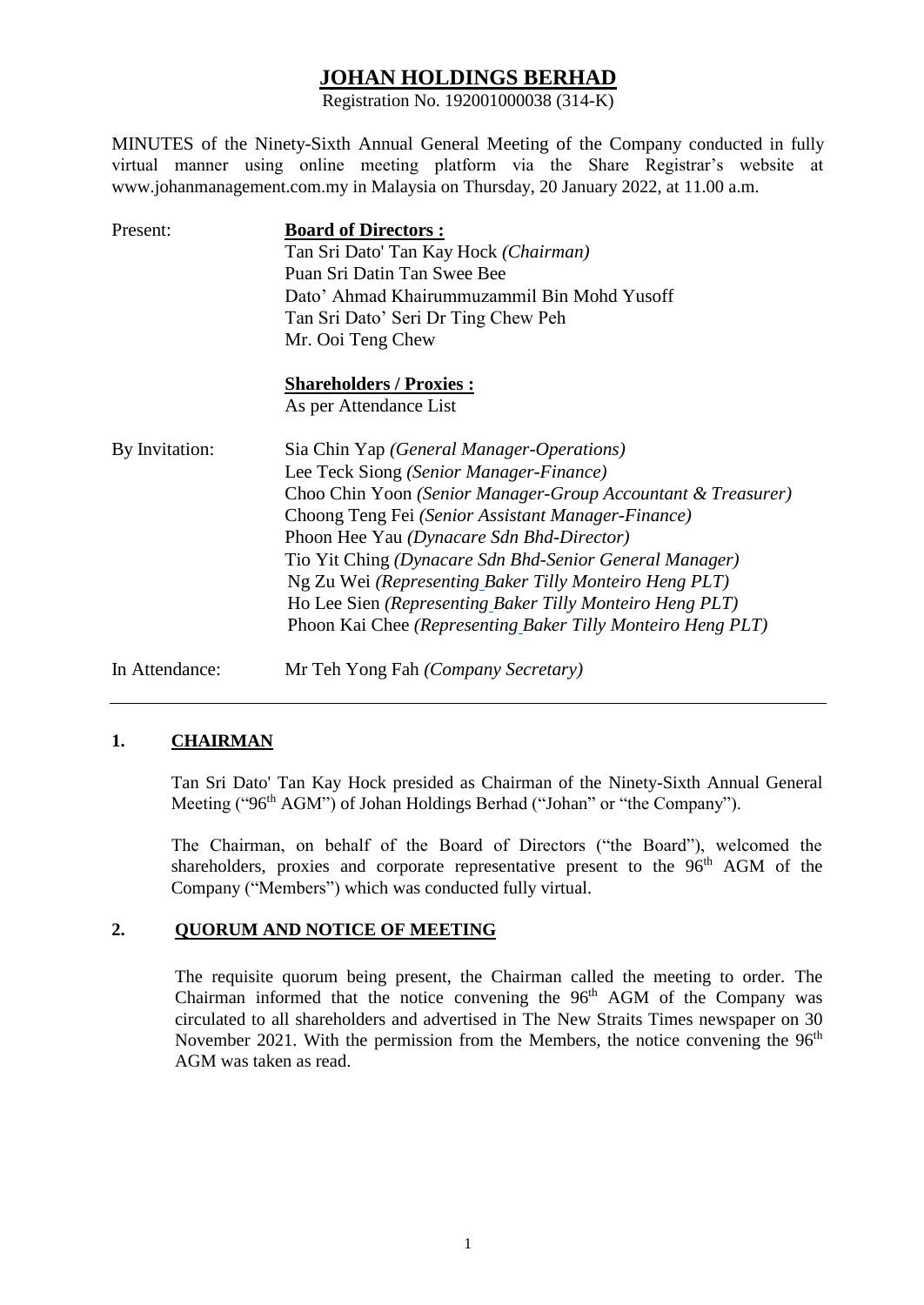# **3. INTRODUCTION**

The Chairman introduced all the Board members who participated the 96<sup>th</sup> AGM via video conference. The Company Secretary, representatives from the External Auditors and the key management personnel were also in attendance via video conference.

# **4. VOTING AND MEETING PROCEDURES**

The Chairman reported that the Company had received 14 proxy forms from shareholders holding a total of 832,515,134 ordinary shares, representing 71.28% of the total issued shares of the Company, all of which appointed the Chairman and other proxies to vote in favour of all the eight (8) Ordinary Resolutions to be considered at this Meeting.

The Chairman informed that the Members could raise their questions on the matters related to the Agenda of this AGM via the Question-and-Answer column. The Board would endeavour to address all the relevant questions at the Meeting.

The Chairman informed the Members that all the Resolutions as set out in the Notice of 96<sup>th</sup> AGM would be voted by poll in compliance with the Listing Requirements of Bursa Malaysia Securities Berhad ("Bursa Securities"). The polling would be conducted electronically via the Remote Participation and Voting ("RPV") facility provided by Propoll Solutions Sdn Bhd, the Poll Administrator. Symphony Corporate Services Sdn Bhd was the appointed Scrutineers to verify the poll results.

A short video on how the Members can access the online voting platform to cast their votes was presented during the Meeting. The Chairman informed the Members that the voting session had opened from the commencement of the Meeting at 11.00 a.m.

# **5. CHAIRMAN ADDRESS**

The Chairman reported that the period under review was a watershed for Johan Group ("the Group"), having completed the disposal of the main business, Diners Club Singapore Private Limited ("DCS") which was loss making and entering into the new business of healthcare business, particularly the manufacturing of gloves under Dynacare Sdn Bhd ("Dynacare"). The fresh capital injection by way of private placement and rights issue of new shares with warrants and coupled with the massive gain on disposal of DCS have substantially strengthened the Group's balance sheet with virtually no debt to enable the Group to enter a new chapter to deliver value to shareholders.

The Chairman reported that as announced on 27 November 2021, Dynacare began commercial production for its  $1<sup>st</sup>$  double former dipping line with a total of 6 dipping lines in commercial production expected by February 2022.

The Chairman then proceeded to deal with the business of the Meeting.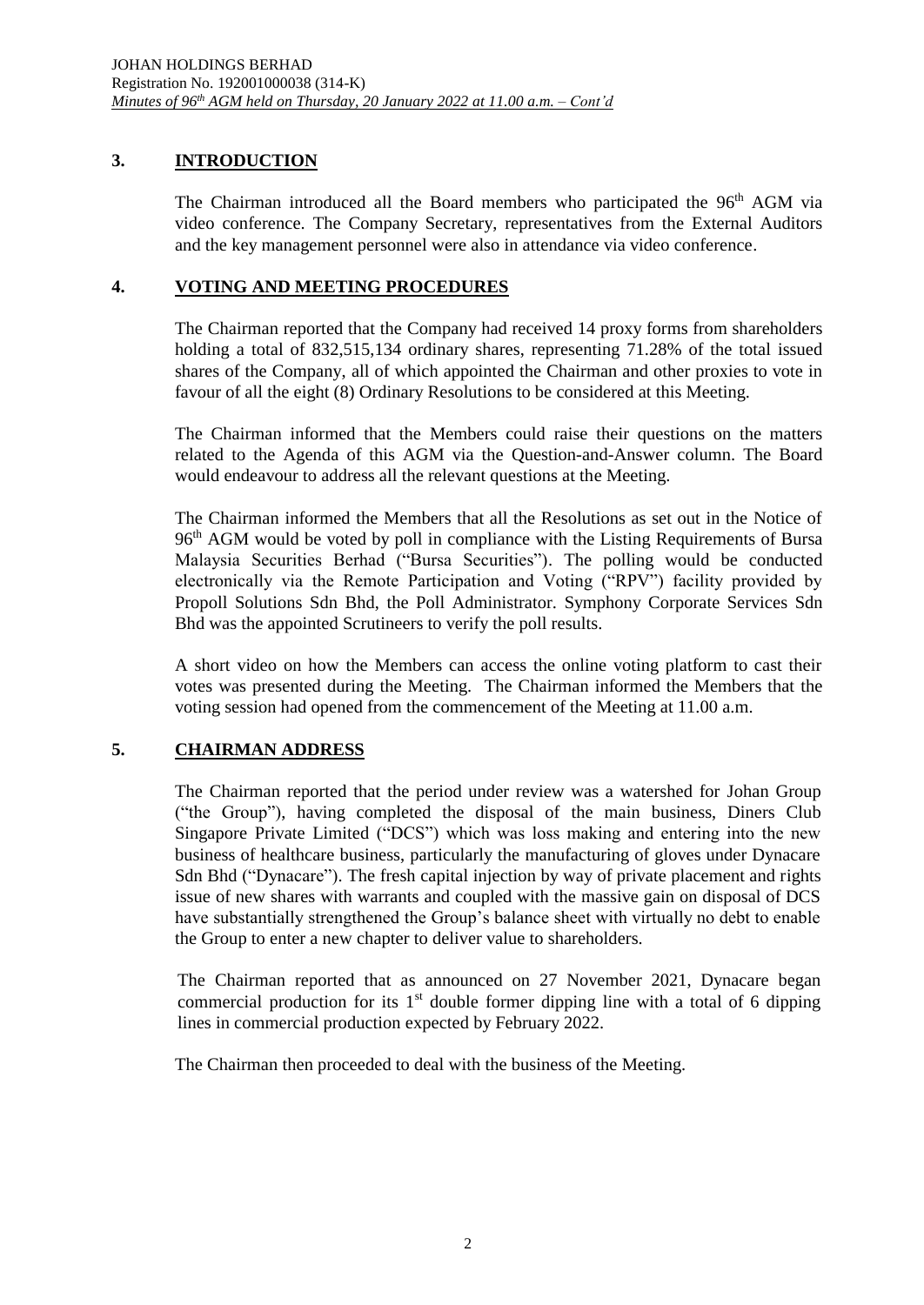### **6. AUDITED FINANCIAL STATEMENTS FOR THE FINANCIAL PERIOD FROM 1 FEBRUARY 2020 TO 31 JULY 2021 AND THE REPORTS OF THE DIRECTORS AND AUDITORS**

The audited financial statements of the Company for the financial period from 1 February 2020 to 31 July 2021 and the Reports of the Directors and Auditors thereon as incorporated in the Annual Report were tabled. No voting by Members is required for this Agenda item.

The Chairman reported that for the financial period ended 31 July 2021, the Group recorded a historic profit after tax of RM161.056 million. The Group's balance sheet as at 31 July 2021 was substantially strengthened, wherein Shareholders' Fund stood at RM239.8 million, cash at bank of RM117.5 million, earnings per share of 22.89 sen, net assets per share of 21.06 sen. The Group has no Bank borrowings.

It was recorded that the audited financial statements of the Company for the financial period ended 31 July 2021 and the Report of Directors and Auditors thereon had been duly tabled and received by the Shareholders.

The Chairman proceeded to deal with the next item on the Agenda.

# **7. RE-ELECTION OF DIRECTORS RETIRING BY ROTATION**

- (i) Pursuant to Clause 90 of the Constitution of the Company, Puan Sri Datin Tan Swee Bee retired by rotation at the meeting and being eligible, she had offered herself for re-election.
- (ii) Pursuant to Clause 90 of the Constitution of the Company, Tan Sri Dato' Seri Dr Ting Chew Peh retired by rotation at the meeting and being eligible, he had offered himself for re-election.

### **8. ADDITIONAL DIRECTORS' FEES AND BENEFITS FOR THE FINANCIAL PERIOD ENDED 31 JULY 2021**

Agenda 3 is to approve the payment of additional Directors' fees and benefits totalling RM68,000 to the Non-Executive Directors for the 18 months ended 31 July 2021.

As stated in the Explanatory Note 1 in the Notice of AGM, the additional amount of RM68,000 is for the additional 6 months' fees and benefits from February 2021 to 31 July 2021 due to the change of the Company's financial year end to 18 months period ended 31 July 2021.

# **9. DIRECTORS' FEES AND BENEFITS FOR THE FINANCIAL YEAR ENDING 31 MARCH 2022**

Agenda 4 is to approve the payment of Directors' fees and benefits up to RM169,000 to the Non-Executive Directors for the year ending 31 July 2022.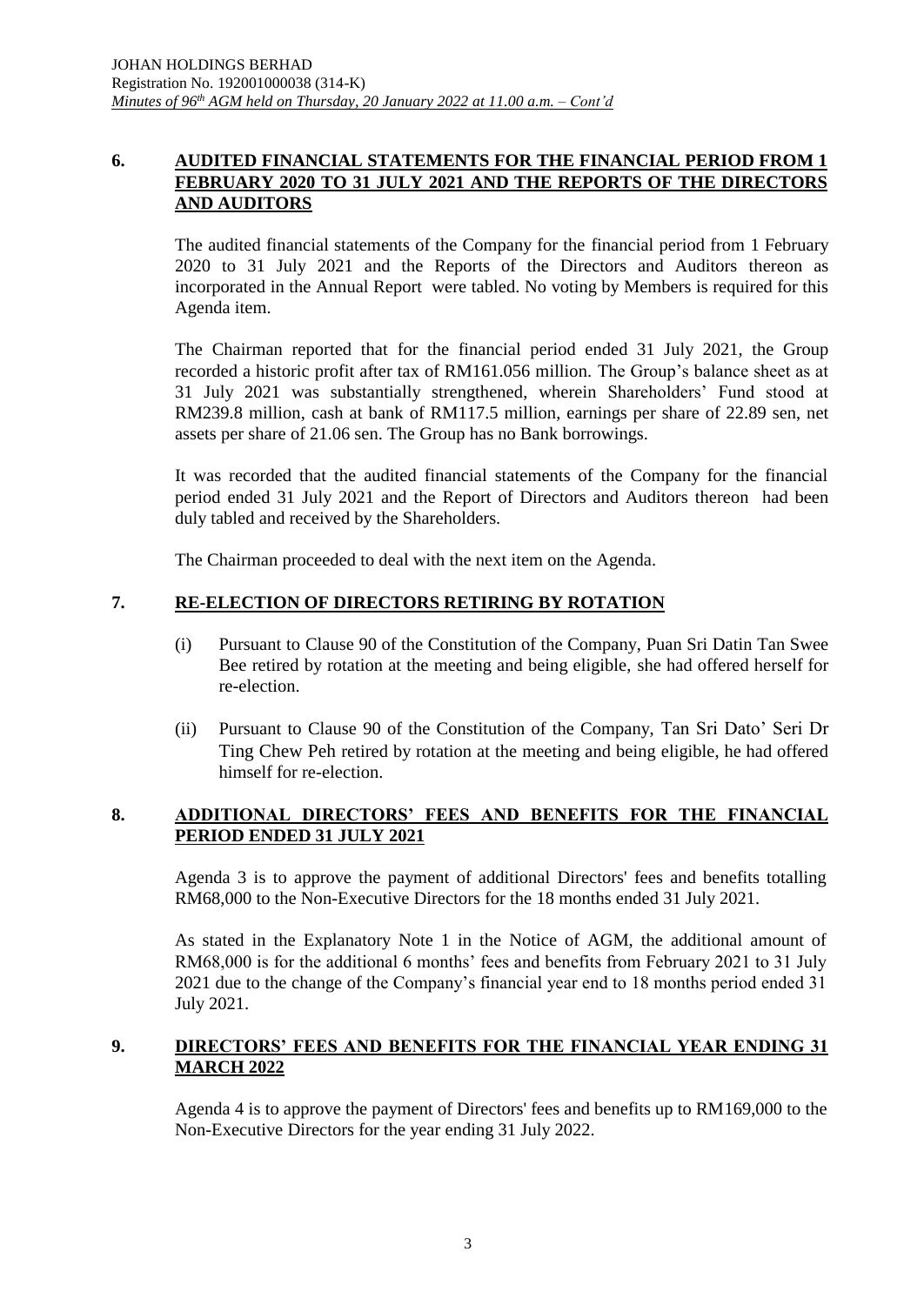# **10. RE-APPOINTMENT OF AUDITORS**

Agenda 5 is to re-appoint Baker Tilly Monteiro Heng PLT, as External Auditors of the Company for the financial year ending 31 July 2022 and to authorize the Board of Directors to fix their remuneration.

Baker Tilly Monteiro Heng PLT, the retiring auditors, have expressed their willingness to continue in office.

# **11. RETENTION OF INDEPENDENT NON-EXECUTIVE DIRECTOR**

Agenda 6 under Special Business is to consider the re-appointment of Dato' Ahmad Khairummuzammil Bin Mohd Yusoff who had served as an Independent Non-Executive Director of the Company for a cumulative term of more than nine years, to continue to act as Independent Non-Executive Director of the Company.

The justification to retain Dato' Ahmad Khairummuzammil Bin Mohd Yusoff as Independent Non-Executive Director of the Company was set out in the Explanatory Note 2 of the Notice of the  $96<sup>th</sup>$  AGM.

# **12. RETENTION OF INDEPENDENT NON-EXECUTIVE DIRECTOR**

Agenda 7 under Special Business is to consider the re-appointment of Mr Ooi Teng Chew, who had served as an Independent Non-Executive Director of the Company for a cumulative term of more than nine years, to continue to act as Independent Non-Executive Director of the Company.

The justification to retain Mr Ooi Teng Chew as Independent Non-Executive Director of the Company is set out in the Explanatory Note 3 of the Notice of the 96<sup>th</sup> AGM.

# **13. AUTHORITY TO ALLOT AND ISSUE SHARES IN GENERAL PURSUANT TO SECTIONS 75 AND 76 OF THE COMPANIES ACT, 2016**

Agenda 8 under Special Business is to authorise the Directors to allot and issue up to 10% of the total issued shares of the Company in general pursuant to Sections 75 and 76 of the Companies Act, 2016.

The Chairman informed the Members that the Company had not issued any new shares under this general authority which would lapse at the conclusion of the  $96<sup>th</sup>$  AGM. A renewal of this general authority is being sought at the meeting. The renewed mandate is to provide flexibility to the Company for any possible future fund raising activities including but not limited to placement of shares for purposes of funding future investments, working capital and/or acquisition.

# **14. OTHER ORDINARY BUSINESS**

The Chairman informed the Members that the Secretary has confirmed that no notice of resolution has been received to transact any other ordinary business of the Company.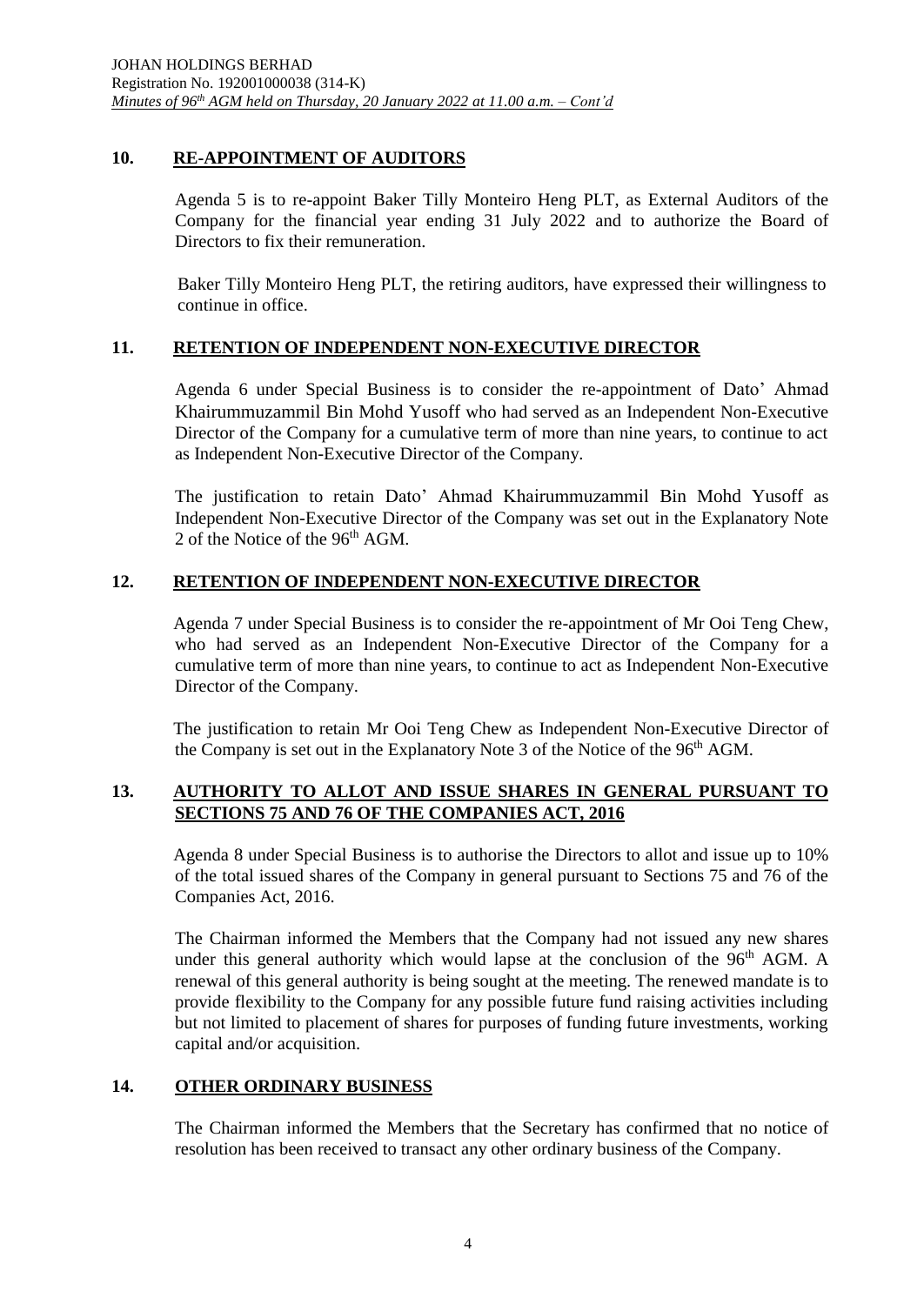# **15. QUESTIONS AND ANSWERS ("Q&A")**

The Chairman at this juncture informed the Members that the  $\alpha \& A$  session be opened for the Members to raise questions pertaining to the agenda.

The Chairman informed the Members that the Board had received some questions from shareholders prior to the Meeting. The questions and the replies, presented via slides presentation, were as set out below:-

### *Questions from MSWG*

### *Operational & Financial Matters*

*1) Johan recorded profit after tax of RM161.06 million in the 18-month financial period ended 31 July 2021 (FPE2021), thanks to the disposal of Diners Club (Singapore) Pte Ltd and Diners Pay Pte Ltd for S\$103.59 million in 2021. This was the first time Johan recorded net profit since FY2012.*

*However, the profit performance may not be sustainable as Johan had incurred loss of RM39.16 million from continuing operation.*

*a) What will be the key driver of better and sustainable financial performance in FY2022?*

*Reply:-*

*Healthcare business (gloves) will be the key driver in FY 2022.*

*b) How will Johan's hospitality and general trading businesses fare financially in FY2022?*

*Reply:-*

*Hospitality*

*The Covid-19 pandemic has confronted the hospitality sector with an unprecedented challenge. Measures taken by the Malaysian Government with periodic lockdowns and travel bans have created an uncertain business climate and significantly impacted the Orient Star Resort Lumut and travel & air ticketing business under the Group.*

*Hotels are beginning to see gradual signs of recovery with domestic tourism Malaysia's accelerated inoculation programme has increased the chances for domestic and international tourism recovery. The current increase in demand for rooms at our Resort hotel is very encouraging and the expected strong recovery going forward augers well for the Group's hospitality business.*

# *General trading*

*The general trading business is highly competitive and have thin profit margin. The management foresee a lower contribution from this segment in FY 2022.*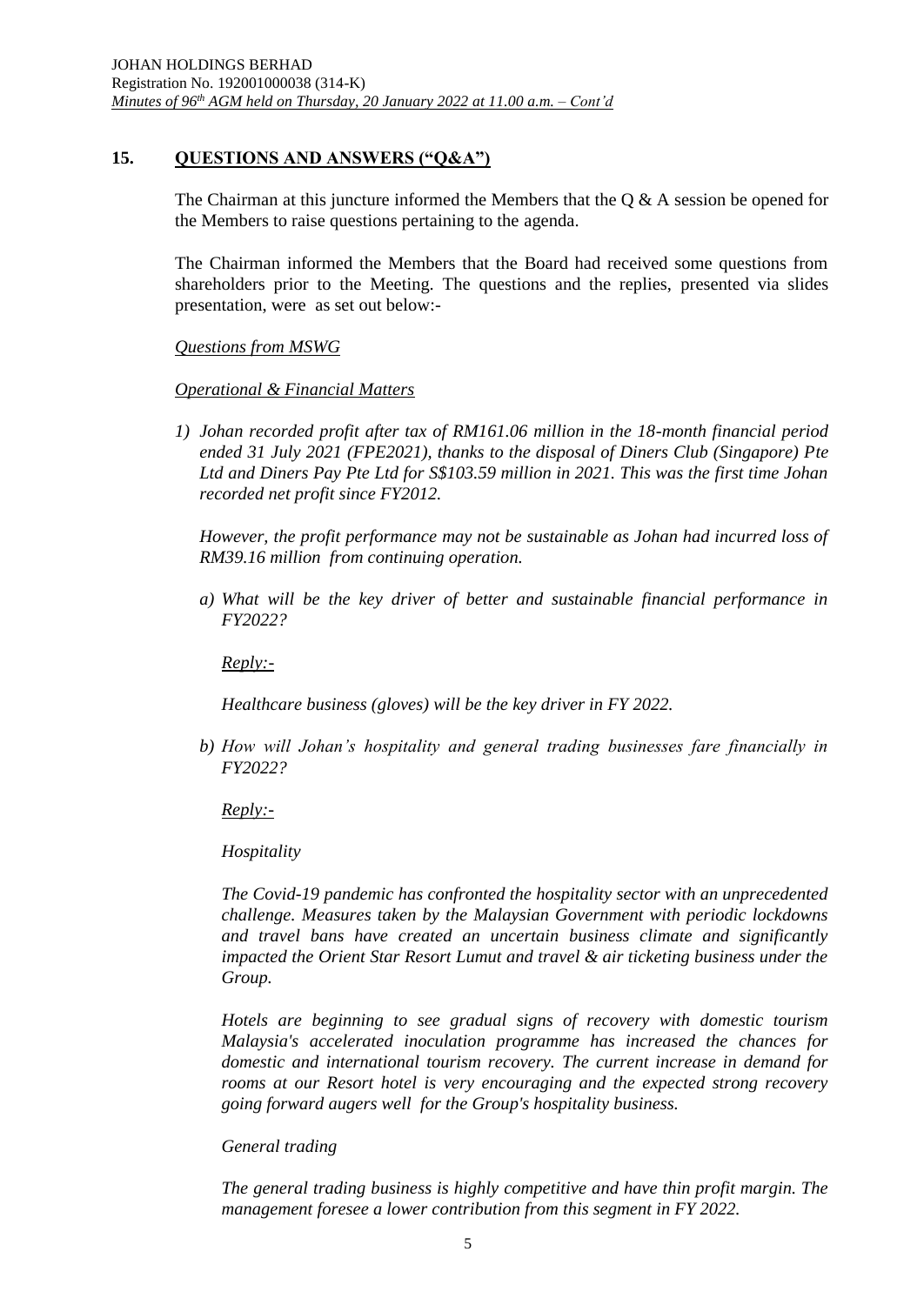- *2) Dynacare Sdn Bhd - a 60%-owned subsidiary of Johan targeted to commence the commercial production of a glove manufacturing plant in Perak by end of November 2021.*
	- *a) Has Dynacare begun to contribute financially to the Group?*

*Reply*

*Dynacare is in talks with potential customers for deliveries starting first Quarter of 2022.*

*b) To whom will Dynacare sell its gloves to? How does it compete with other glove producers amidst the current lower average selling prices and influx of gloves supply in the market?*

*Reply*

*Dynacare is selling its gloves to local and international glove buyers and distributors.* 

*c) It was reported that the glove manufacturing plant would cost RM624.1 million to complete. Upon completion, the plant will house 42 production lines.*

*How much had Johan invested in the gloves business? Does Johan plan to tap into equity financing to fund the new business? To recap, Johan had completed a rights issue exercise in July 2021 and raised RM38.93 million to fund the glove business.*

*Reply*

*Dynacare's paid-up capital as at time of writing is RM42M. Of which, Johan's 60% shares amounted to RM25.2M was funded via internal funds. The paid-up capital will be increased progressively to meet Dynacare's funding requirement.*

*d) How long will it take for Dynacare to achieve breakeven from its investment?*

*Reply*

*Investment breakeven is subject to market conditions which are volatile. Dynacare will monitor the market condition closely and stage its investment to optimize its investment return.*

- *3) Utilisation of proceeds raised from corporate proposal (page 42 of AR2021)*
	- *a) What are the investment/business opportunities that Johan has identified for it to utilise the unused RM20 million and RM9.651 million from a land disposal and a private placement exercise?*
	- *b) Will the proceeds be channeled towards the new gloves business?*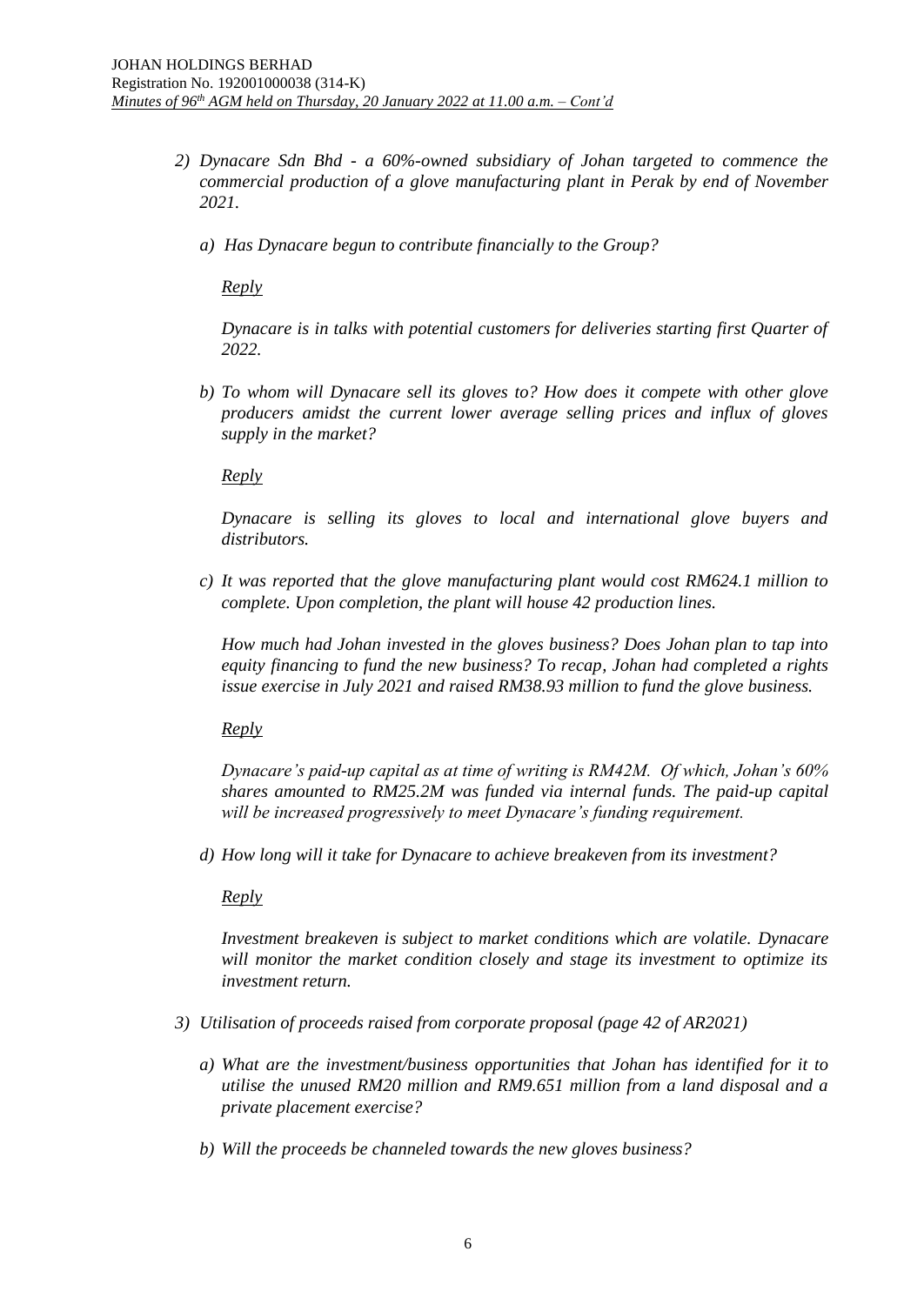#### *Reply*

*The remaining RM 20 million and RM9.651 million will be utilised for the gloves business*

#### *Corporate Governance Matters*

*1) During the upcoming AGM, the Board will seek shareholders' approval for the payment of additional Directors' fees and benefits amounting to RM68,000 to Non-Executive Directors for the financial period ended 31 July 2021.*

*The additional Directors' fee and benefits are due to the change of financial year-end from 31 January to 31 July.*

*What are the breakdown of the directors' fees and benefits - by categories and recipients?*

#### *Reply*

|                                     | <b>Additional Directors' fees</b> |               |          |  |
|-------------------------------------|-----------------------------------|---------------|----------|--|
|                                     | Fees                              | Allowance     | Total    |  |
|                                     | ( <i>RM'000</i> )                 | (RM'000)      | (RM'000) |  |
| Dato' Ahmad Khairumuzammil bin Mohd |                                   |               |          |  |
| bin Yusoff                          | 20                                |               | 24       |  |
| Tan Sri Dato' Seri Dr Ting Chew Peh | 20                                | $\mathcal{P}$ | 22       |  |
| Ooi Teng Chew                       | 20                                |               | 22       |  |
|                                     | 60                                |               |          |  |

*2) For FPE2021, Johan had incurred internal audit (IA) cost of RM592,140 for its IA activities (page 37 of AR2021).*

*How many personnel were engaged in the IA function for Johan? How many IA reports were issued in FPE2021? Which major subsidiaries were audited by the IA team?*

#### *Reply*

*There were 2 Internal Audit personnel during the period. 4 Internal Audit Reports were issued covering Diners Club (S) Pte Ltd, Diners World Travel (M) Sdn Bhd and Orient Star Resort Lumut.*

- *3) Based on the Corporate Governance (CG) report of the Company on the application of the Practices under the Malaysian Code on Corporate Governance (MCCG), please provide clarification on the following:* 
	- *a) Practice 4.2: The tenure of an independent director does not exceed a cumulative term limit of nine years. Upon completion of the nine years, an independent director may continue to serve on the board as a non-independent director.*

*If the board intends to retain an independent director beyond nine years, it should justify and seek annual shareholders' approval. If the board continues to retain the independent director after the twelfth year, the board should seek annual shareholders' approval through a two-tier voting process.*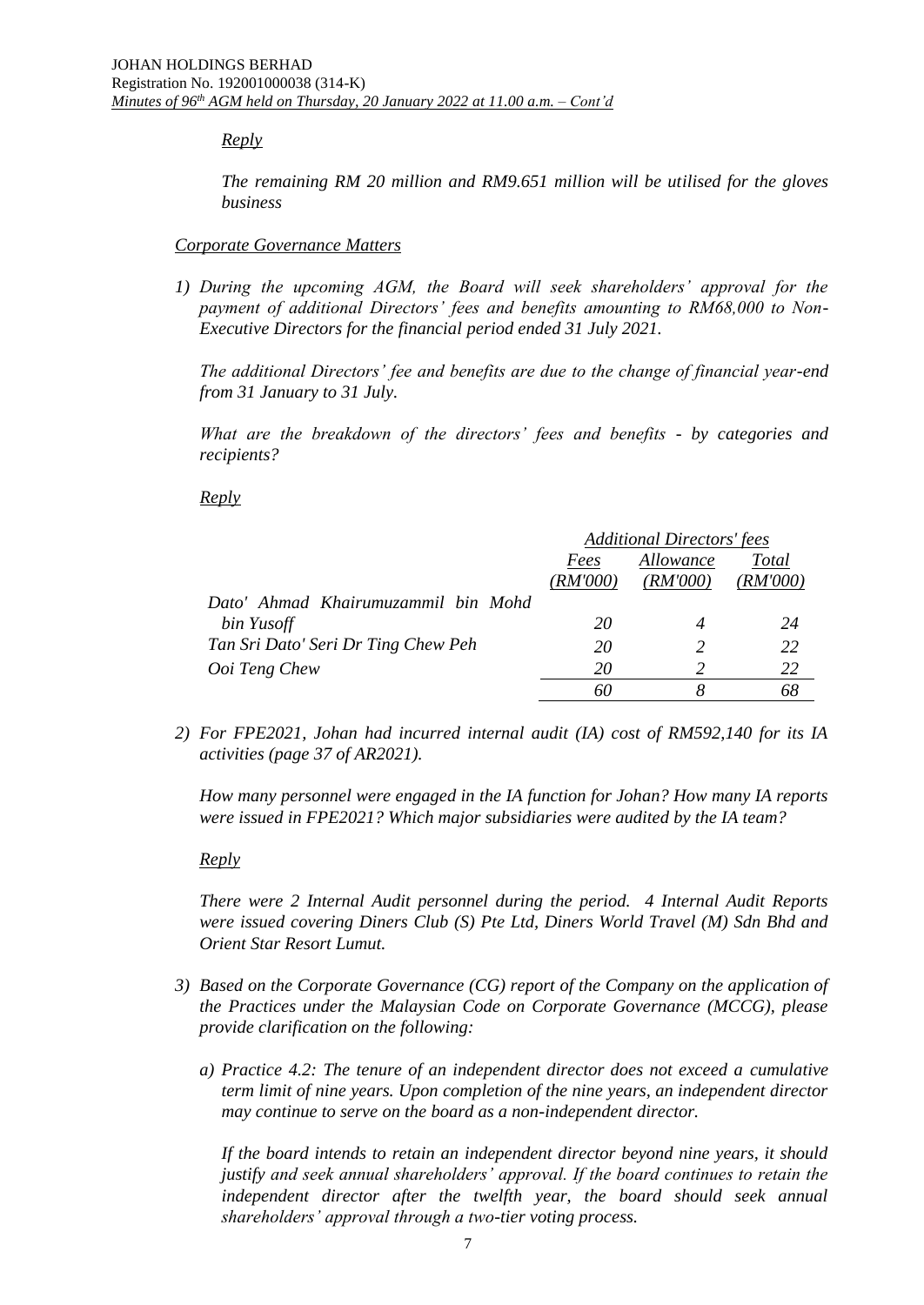*Johan's response: Departure. Given that shareholders' voting rights are enshrined under the Company's Constitution, which states that every shareholder has one vote for every share he holds and resolutions are to be decided by a simple majority for ordinary resolutions and 75% of votes for special resolution, which is also in line with the Companies Act, 2016, the Board is therefore not recommending the twotier voting process for the resolution to retain Dato' Ahmad Khairummuzammil Bin Mohd Yusoff and Mr Ooi Teng Chew as Independent Directors of the Company at the forthcoming Annual General Meeting. (Excerpt of Johan's explanation for its departure of Practice 4.2)* 

*MSWG's comment: The Securities Commission Malaysia has issued a Frequently Asked Questions on the MCCG on 26 April 2017 and revised on 30 April 2021 ("MCCG FAQ") where it mentioned the two-tier voting process is consistent with the rights and powers attached to shares as accorded in the Companies Act 2016. In exercising the votes under two tier voting process, each shareholder continues to have only one vote for each shares held.* 

In the light of the abovementioned SC's statements, does Johan plan to implement *two tier voting?* 

### *Reply*

*The Board had explained the rationale in not recommending the two-tier voting process in the departure to Practice 4.2.* 

# **16***.* **POLL VOTING**

There were no further questions raised, the Chairman proceeded with the voting session. The Members who have not casted their votes, were allocated another five (5) minutes time to submit their votes.

The Chairman announced the closure of the voting session and declared that the AGM be immediately adjourned to enable the poll administrator and independent scrutineers to count the votes and verify the poll results.

### **17. DECLARATION OF POLL RESULTS**

The Chairman called the Meeting to order for the declaration of results.

The Chairman informed the Members that the poll result had been validated by the independent scrutineers. The poll result were as follows:-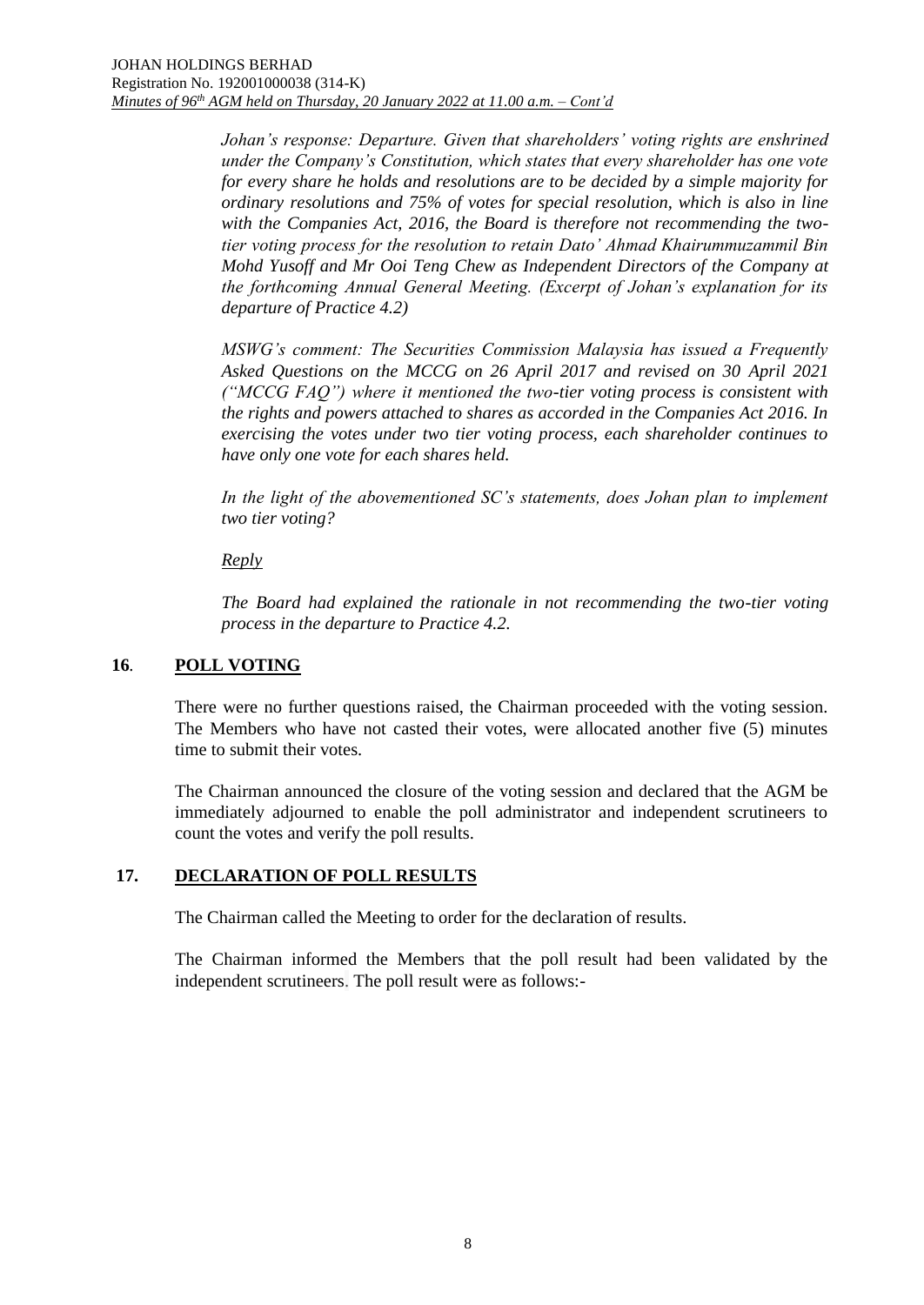|                                                                                                                                                                                                                                                                   | <b>FOR</b>   |               |          | <b>AGAINST</b>   |                  |                |
|-------------------------------------------------------------------------------------------------------------------------------------------------------------------------------------------------------------------------------------------------------------------|--------------|---------------|----------|------------------|------------------|----------------|
|                                                                                                                                                                                                                                                                   | No.          | No. of shares | $\%$     | No.              | No. of           | $\%$           |
|                                                                                                                                                                                                                                                                   | Shareholders |               |          | Shareholders     | shares           |                |
| <b>Ordinary Resolution 1</b><br>Re-election of Puan Sri<br>Datin Tan Swee Bee as<br>a Director                                                                                                                                                                    | 22           | 833,691,132   | 100.0000 | $\boldsymbol{0}$ | $\overline{0}$   | $\mathbf{0}$   |
| <b>Ordinary Resolution 2</b><br>Re-election of Tan Sri<br>Dato' Seri Dr Ting<br>Chew Peh as a Director                                                                                                                                                            | 22           | 833,691,132   | 100.0000 | $\boldsymbol{0}$ | $\mathbf{0}$     | $\overline{0}$ |
| <b>Ordinary Resolution 3</b><br>Approval of payment of<br>additional Directors'<br>fees and benefits to<br>Non-Executive<br>Directors for the<br>financial period ended<br>31 July 2021                                                                           | 15           | 833,185,832   | 99.9994  | 6                | 5,300            | 0.0006         |
| <b>Ordinary Resolution 4</b><br>Approval of payment of<br>Directors' fees and<br>benefits to Non-<br><b>Executive Directors for</b><br>the financial year<br>ending 31 July 2022                                                                                  | 17           | 833,186,432   | 99.9994  | $\overline{4}$   | 4,700            | 0.0006         |
| <b>Ordinary Resolution 5</b><br>Re-appointment of<br><b>Baker Tilly Monteiro</b><br>Heng PLT as the<br>Company's External<br>Auditors for the<br>financial year ending 31<br>July 2022 and to<br>authorise the Board of<br>Directors to fix their<br>remuneration | 22           | 833,691,132   | 100.0000 | $\boldsymbol{0}$ | $\boldsymbol{0}$ | $\mathbf{0}$   |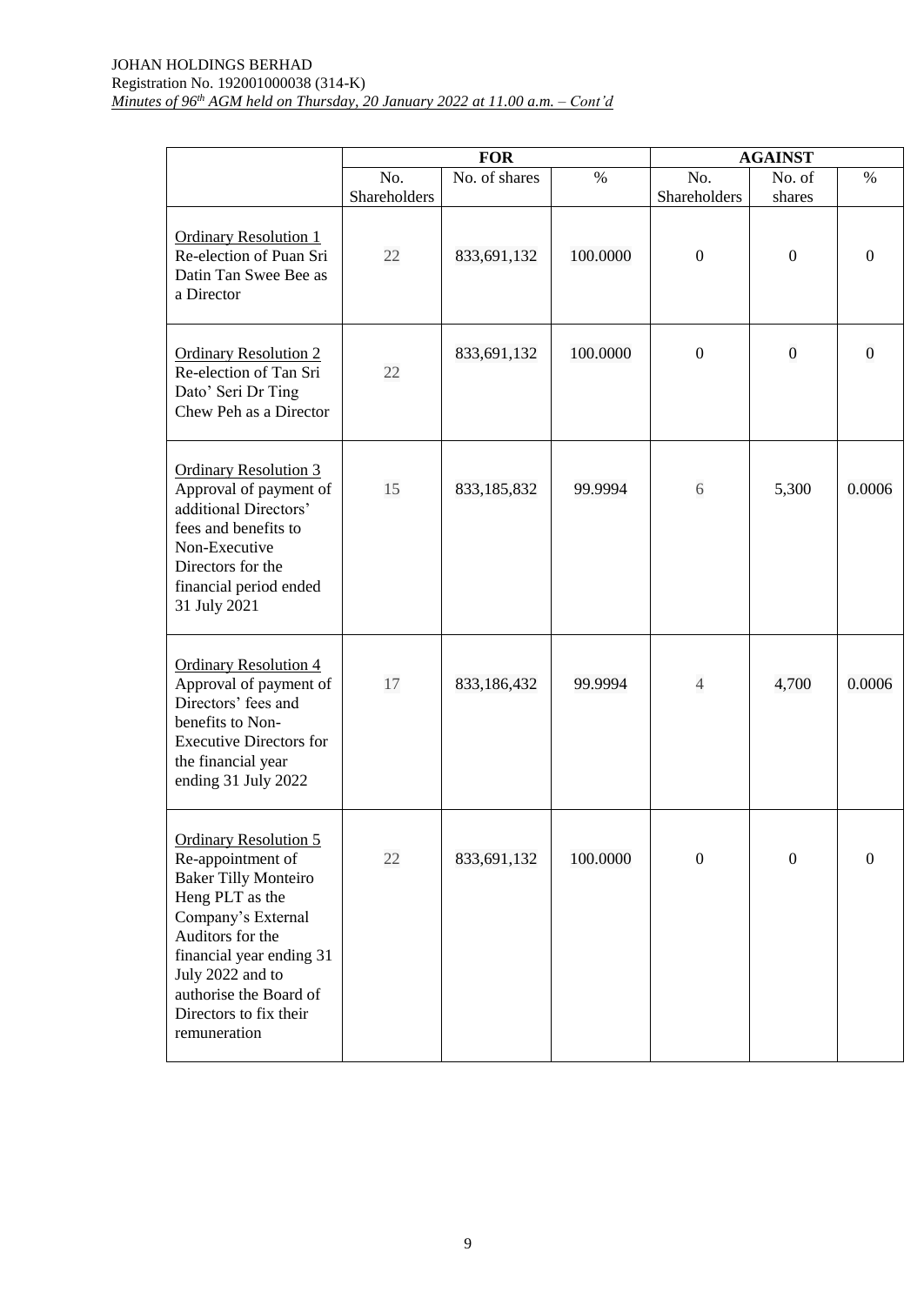|                                                                                                                                                      | <b>FOR</b>   |               |         | <b>AGAINST</b> |               |        |
|------------------------------------------------------------------------------------------------------------------------------------------------------|--------------|---------------|---------|----------------|---------------|--------|
|                                                                                                                                                      | No.          | No. of shares | $\%$    | No.            | No. of shares | $\%$   |
|                                                                                                                                                      | Shareholders |               |         | Shareholders   |               |        |
| <b>Ordinary Resolution 6</b><br>Retention of<br>Independent Non-<br><b>Executive Director -</b><br>Dato' Ahmad<br>Khairummuzammil Bin<br>Mohd Yusoff | 17           | 831,190,732   | 99.7001 | 5              | 2,500,400     | 0.2999 |
| <b>Ordinary Resolution 7</b><br>Retention of<br>Independent Non-<br>Executive Director-<br>Mr Ooi Teng Chew                                          | 18           | 830,690,932   | 99.6999 | 3              | 2,500,200     | 0.3001 |
| <b>Ordinary Resolution 8</b><br>Authorisation for<br>Directors to allot shares                                                                       | 16           | 831,189,832   | 99.7000 | 6              | 2,501,300     | 0.3000 |

The Chairman declared that all the eight (8) Ordinary Resolutions as tabled and voted at this AGM as duly carried.

The Ordinary Resolutions duly passed were as follows:-

# **ORDINARY RESOLUTION 1 RE-ELECTION OF DIRECTOR RETIRING BY ROTATION**

It was resolved that Puan Sri Datin Tan Swee Bee, being eligible, be re-elected as Director of the Company.

# **ORDINARY RESOLUTION 2 RE-ELECTION OF DIRECTOR RETIRING BY ROTATION**

It was resolved that of Tan Sri Dato' Seri Dr Ting Chew Peh, being eligible, be re-elected as Director of the Company.

### **ORDINARY RESOLUTION 3 ADDITIONAL DIRECTORS' FEES AND BENEFITS FOR THE FINANCIAL PERIOD ENDED 31 JULY 2021**

It was resolved that the payment of additional Directors' fees and benefits of RM68,000 to Non-Executive Directors for the financial period ended 31 July 2021 be hereby approved.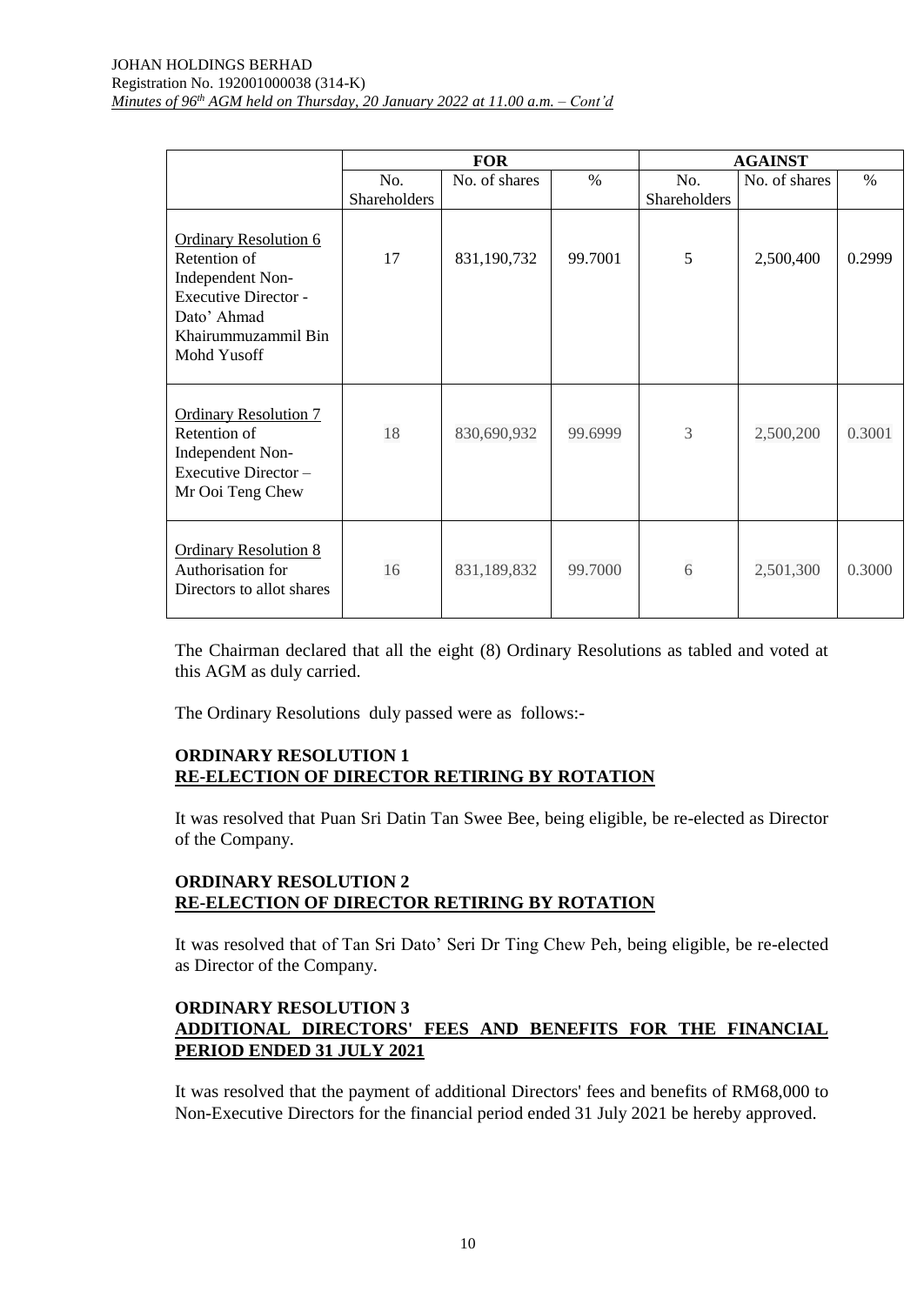#### **ORDINARY RESOLUTION 4 DIRECTORS' FEES AND BENEFITS FOR THE FINANCIAL YEAR ENDING 31 JULY 2022**

It was resolved that the payment of Directors' fees and benefits of up to an amount of RM169,000 to Non-Executive Directors for the financial year ending 31 July 2022 be hereby approved.

### **ORDINARY RESOLUTION 5 RE-APPOINTMENT OF AUDITORS**

It was resolved that Baker Tilly Monteiro Heng PLT be hereby re-appointed as External Auditors of the Company for the financial year ending 31 July 2022 at a remuneration to be fixed by the Directors.

### **ORDINARY RESOLUTION 6 RETENTION OF INDEPENDENT NON-EXECUTIVE DIRECTOR**

It was resolved that approval be and is hereby given to Dato' Ahmad Khairummuzammil Bin Mohd Yusoff who has served as an Independent Non-Executive Director of the Company for a cumulative term of more than nine years, to continue to act as Independent Non-Executive Director of the Company.

### **ORDINARY RESOLUTION 7 RETENTION OF INDEPENDENT NON-EXECUTIVE DIRECTOR**

It was resolved that approval be and is hereby given to Mr Ooi Teng Chew, who has served as an Independent Non-Executive Director of the Company for a cumulative term of more than nine years, to continue to act as Independent Non-Executive Director of the Company.

### **ORDINARY RESOLUTION 8 AUTHORITY TO ALLOT AND ISSUE SHARES IN GENERAL PURSUANT TO SECTIONS 75 AND 76 OF THE COMPANIES ACT, 2016**

It was resolved that pursuant to Sections 75 and 76 of the Companies Act, 2016 and subject to the approvals of the relevant governmental/regulatory authorities, the Directors be and are hereby empowered to issue shares in the capital of the Company from time to time and upon the terms and conditions and for such purposes as the Directors may, in their absolute discretion, deem fit provided that the aggregate number of shares issued pursuant to this resolution does not exceed 10% of the total number of issued shares of the Company for the time being AND THAT the Directors be and are also empowered to obtain the approval from Bursa Malaysia Securities Berhad for the listing of and quotation for the additional shares so issued AND THAT such authority shall continue to be in force until the conclusion of the next Annual General Meeting of the Company.